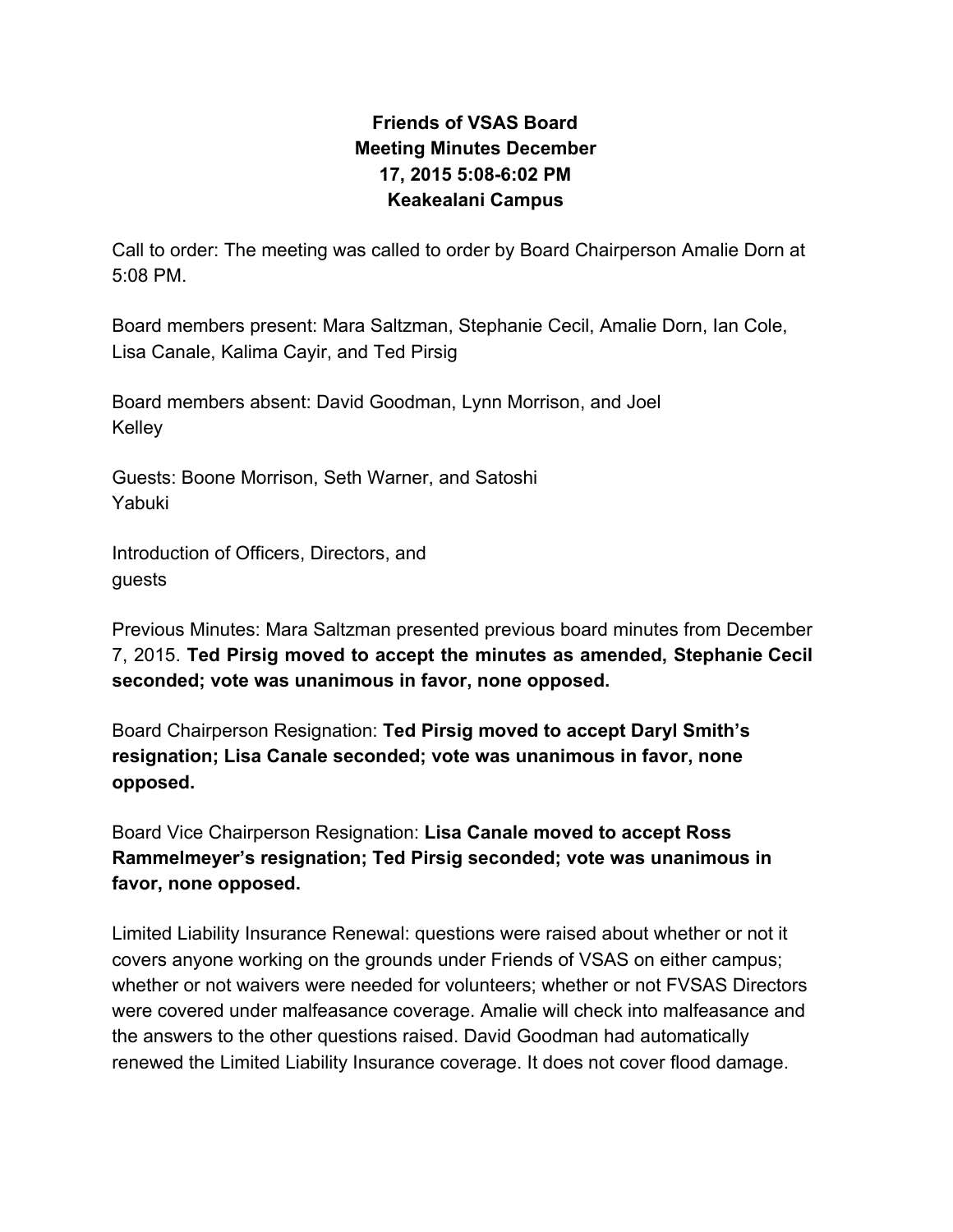Bylaw Amendments: Bylaws revised December 7, 2015 require some corrections, specifically chairperson verses president terminology, spelling corrections, check signers from FVSAS as opposed to VSAS, lack of paragraph existing about shared decision-making between Volcano School Governing Board and Friends of Volcano School, and clarity on the tenth Board member being an ex officio Educational Director or designee who does not vote.

Discussion: It was discussed that the Volcano School Governing Board may want to appoint a person to represent the Governing Board on Friends of Volcano School and this topic will be revisited at a later meeting. It was discussed that fundraising, grant writing, school mission and vision, board objectives and values, and transparency of the Board were not mentioned in the Bylaws. **Ted Pirsig moved to accept the Bylaws as amended; Stephanie Cecil seconded; 6 in favor; one abstain.**

Treasurer's Report: There was no Treasurer report because David Goodman was absent from the meeting.

Funding Sources: Fundraising help from a community building and grant writing organization (Ho'okupa'a) and other possible Kitchen and Multipurpose Room Grants in Aid were discussed. There is also a possibility of a new money tax credit grant. A contract with a community building and grant writing organization could cost money but help raise additional funds for building. The scope of such a contract would need to be approved by the Friends Board. **Amalie Dorn moved to accept Lisa Canale as the point of contact for the Ho'okupa'a grant-writing project; Ted Pirsig seconded; vote was unanimous in favor, none opposed.**

Procurement Policy: Revisions to the existing FVSAS Procurement Policy were tabled. Drafts may be reviewed through email. Amalie Dorn volunteered to write a draft.

Website Management: Amalie Dorn will be updating the new website. **Amalie Dorn moved to accept Mara Saltzman as website manager following Amalie Dorn's initial uploads to the website; Lisa Canale seconded; vote was unanimous in favor, none opposed.**

GIA Point of Contact: The GIA allows 24 hours to change the point of contact person following a change in project leadership. **Amalie Dorn moved to accept Lisa Canale**